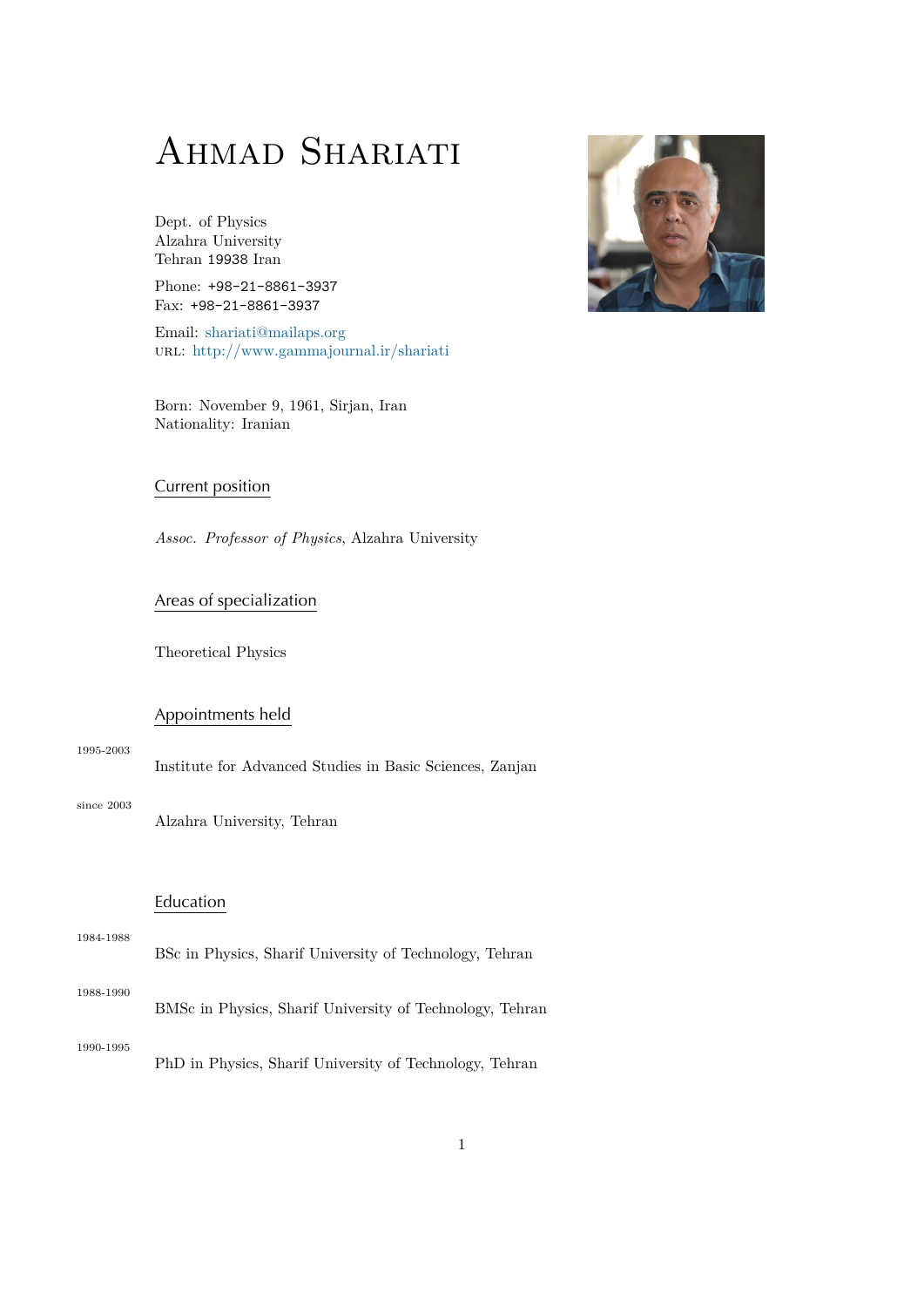# Publications

Journal articles

| 2021     | A. Shariati, N. Jafari<br>"Modified inertia as nonconservative Newtonian dynamics"<br><i>Phys. Rev. D</i> 104, 084070 $(2021)$                                                                                                              |
|----------|---------------------------------------------------------------------------------------------------------------------------------------------------------------------------------------------------------------------------------------------|
| 2016     | A. Shariati, M. Khorrami, F. Loran<br>"Decoherence in Quantum Systems in a Static Gravitational Field"<br><i>Europhysics Lettes</i> , $115$ (5), 1450081.                                                                                   |
| 2014     | A. Shariati, A. Aghamhoammadi, A.-H. Fatollahi, M. Khorrami;<br>"Some correlation functions in matrix product ground states of one-dimensional two-state<br>chains"<br>Reports on Mathematical Physics, $73$ (2), 201-211 (2014)            |
|          | A.-H. Fatollahi, A. Shariati, M. Khorrami;<br>"Closedness of orbits in a space with $SU(2)$ Poission structure"<br>International Journal of Modern Physics A 29 (7) 1450081-18 (2014)                                                       |
| 2013     | A.-H. Fatollahi, A. Shariati, M. Khorrami,<br>"On the Relation between the Spin and the Magnetic Moment of the Proton"<br>Chinese Journal of Physics, $51$ (3), 435-440 (2013) (2013)                                                       |
|          | M. Khorrami, A.-H. Fatollahi, A. Shariati, "Gauge theory on a space with linear Lie type<br>fuzziness" <i>Int. J. Mod. Phys. A</i> 28 (8), 1350021 (2013)                                                                                   |
| 2012     | M. Khorrami, A. Shariati, A. Aghamohammadi, A.-H. Fatollahi,<br>"Lack of anomalous diffusion in linear translationally-invariant systems determined by only<br>one initial condition",<br><i>Phys. Lett. A.</i> <b>376</b> , 687-691 (2012) |
|          | A. Shariati, M. Khorrami, A.-H. Fatollahi,<br>"Dirac Theory on a space with linear type fuzziness",<br><i>Int. J. Mod. Phys. A</i> 27, 1250105 $(2012)$                                                                                     |
| 2011     | N. Jafari, A. Shariati,<br>"A Projective Interpretation of Some Doubly Special Relativity Theories",<br>Phys. Rev. D 84, 065038 (2011)                                                                                                      |
| $2010\,$ | A. Shariati, M. Khorrami, A.-H. Fatollahi,<br>"Statistical mechanics of free particles on space with Lie-type noncommutativity",<br>J. Phys. A: Math. Theor. 43, 285001 (2010)                                                              |
| 2009     | A.-H. Fatollahi, A. Shariati, M. Khorrami,<br>"Quantum Mechanics on space with $SU(2)$ fuzziness",<br>Eur. Phys. J. C $61$ , 489-494 (2009)                                                                                                 |
|          | M. Khorrami, A.-H. Fatollahi, A. Shariati,<br>"Poisson structure on a space with linear $SU(2)$ fuzziness",                                                                                                                                 |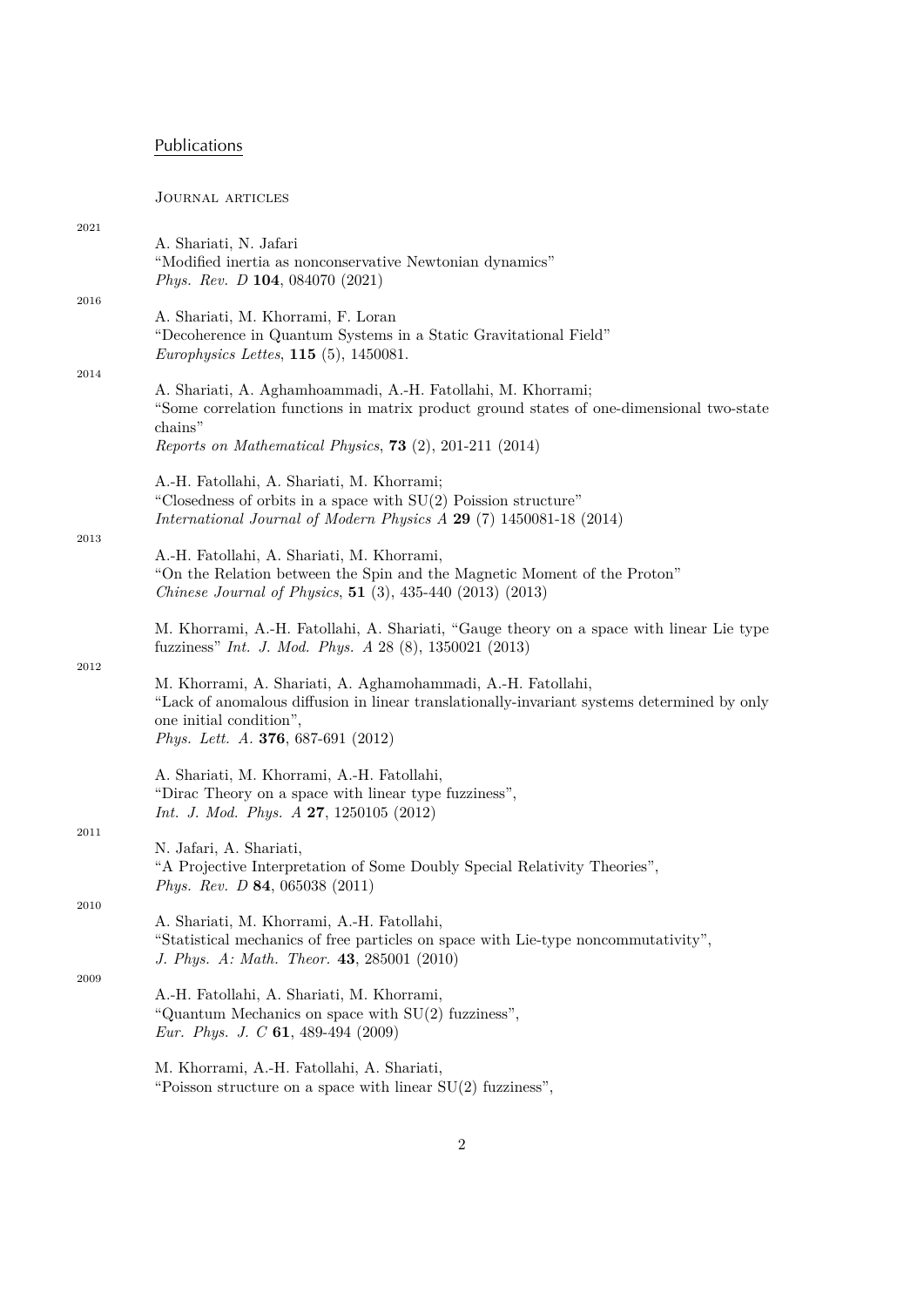|      | J. Math. Phys. 50, 072902 (2009)                                                                                                                                               |
|------|--------------------------------------------------------------------------------------------------------------------------------------------------------------------------------|
| 2008 | A. Shariati, M. Khorrami, A.-H. Fatollahi,<br>"TeV-photon paradox and space with $SU(2)$ fuzziness",<br><i>Europhys. Lett.</i> <b>81</b> , 40003 (2008)                        |
| 2006 |                                                                                                                                                                                |
|      | N. Jafari, A. Shariati,<br>"Doubly Special Relativity: A New Relativity or Not?",<br>AIP Conference Proceedings 841, 462-465 (2006)                                            |
| 2004 |                                                                                                                                                                                |
|      | N. Jafari, A. Shariati,<br>"Operational indistinguishibility of varying speed of light theories",<br>Int. J. Mod. Phys. D 13, 709-716 (2004)                                   |
| 2003 | M. Khorrami, M. Alimohammadi, A. Shariati,<br>"Spin 0 and spin $1/2$ quantum relativistic particles in a constant gravitational field",<br>Ann. Phy. $(NY)$ 302, 91-102 (2003) |
| 2001 | A. Shariati, A. Aghamohammadi, M. Khorrami,<br>"Autonomous multispecies reaction-diffusion systems with more-than-two-site interactions",                                      |
|      | <i>Phys. Rev. E</i> <b>64</b> , 066102 (2001)                                                                                                                                  |
|      | M. Alimohammadi, A. Shariati,<br>"Berry phase for spin- $1/2$ particles moving in a spacetime with torsion",<br><i>Eur. Phys. J. C</i> 21 193-196 (2001)                       |
| 2000 |                                                                                                                                                                                |
|      | A. Aghamohammadi, A.-H. Fatollahi, M. Khorrami, A. Shariati,<br>"Multispecies reaction-diffusion systems",<br>Phys. Rev. E $62$ 4642-4649 (2000)                               |
| 1999 | A. Shariati, M. Khorrami,<br>"Equivalence principle and radiation by a uniformly accelerated charge",<br>Found. Phys. Lett. 12, 427-439 (1999)                                 |
|      | M. Alimohammadi, A. Shariati,<br>"Neutrino Oscillation in a space-time with torsion",<br>Mod. Phys. Lett. A 14, 267-274 (1999)                                                 |
| 1997 | M. Khorrami, A. Shariati, A. Aghamohammadi,<br>" $SLh(2)$ -symetric torsionless connections",<br>Lett. Math. Phys. 40, 95-99 (1997)                                            |
| 1996 |                                                                                                                                                                                |
|      | A. Aghamohammadi, M. Khorrami, A. Shariati,<br>"Toda theories as contractions of affine Toda theories",<br><i>Phys. Lett. B</i> 389, 260-263 (1996)                            |
| 1996 |                                                                                                                                                                                |
|      | A. Shariati, A. Aghamohammadi, M. Khorrami,<br>"The universal R-matrix for the Jordanian deformation of $sl(2)$ , and the contracted forms<br>of so $(4)$ ",                   |
|      | <i>Mod. Phys. Lett. A</i> 11, 187-197 (1996)                                                                                                                                   |
| 1995 |                                                                                                                                                                                |
|      | M. Khorrami, A. Shariati, A. Abolhassani, A. Aghamohammadi,<br>"A triangular deformation of the two-dimensional Poincaré algebra",                                             |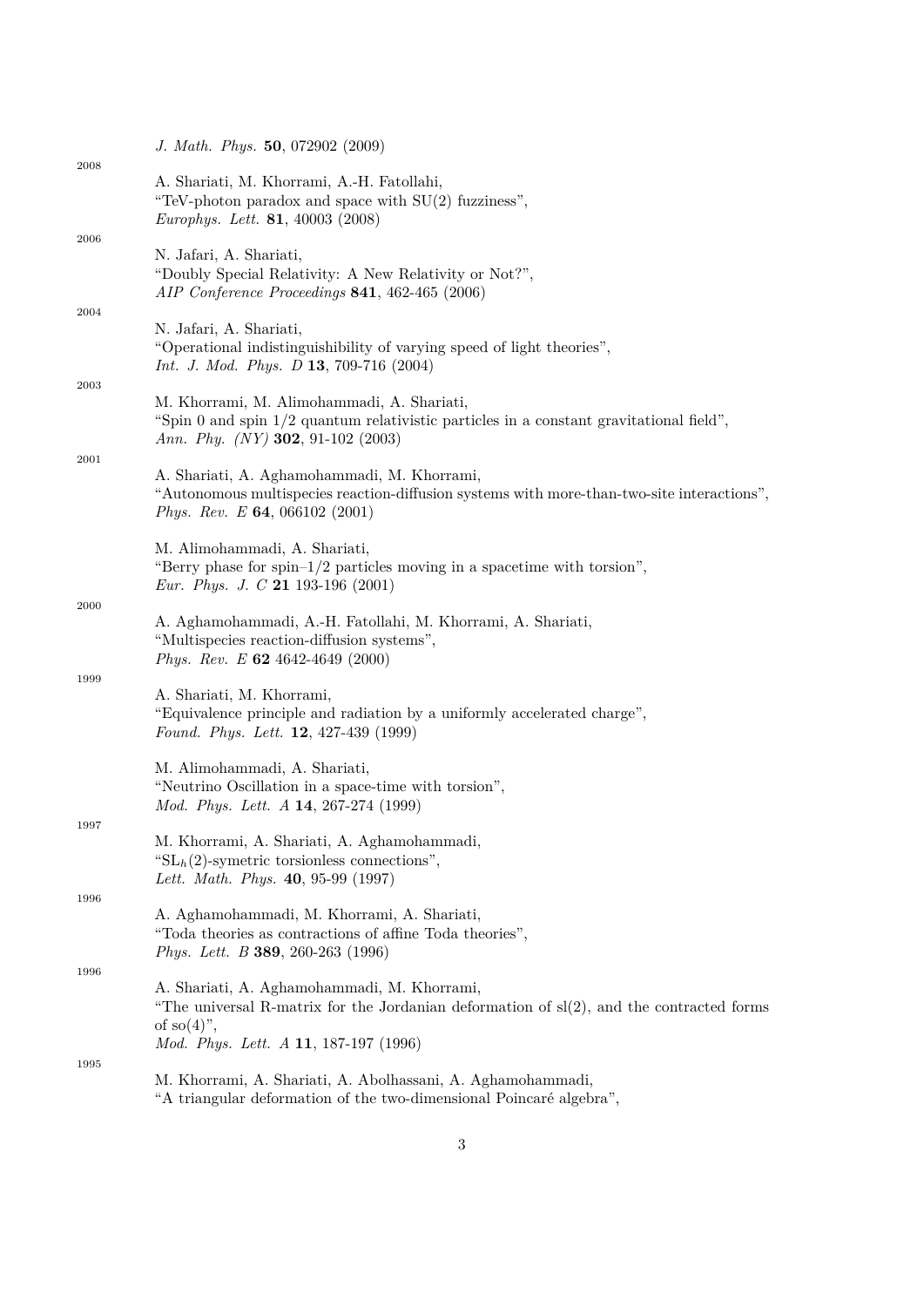*Mod. Phys. Lett. A* **10**, 873-883 (1995)

|      | A. Aghamohammadi, M. Khorrami, A. Shariati,<br>"Jordanian deformation of $SL(2)$ as a contraction of its Drinfeld-Jimbo deformation",<br>J. Phys. A: Math. Gen. 28, L225-L232 (1995)                           |
|------|----------------------------------------------------------------------------------------------------------------------------------------------------------------------------------------------------------------|
| 1994 | A. Shariati, A. Aghamohammadi,<br>"A simple method for constructing the inhomogeneous quantum group $IGL_q(n)$ and its<br>universal enveloping algebra $U_q(igl(n))$ ",<br>J. Math. Phys. 36, 7103-7108 (1995) |
|      | A. Aghamohammadi, S. Rouhani, A. Shariati,<br>"Inhomogeneous quantum groups related to two dimensional quantum planes",<br>J. Phys. A: Math. Gen. 27, 7103-7113 (1994)                                         |
|      | ARXIV ARTICLES                                                                                                                                                                                                 |
| 2014 | A. Shariati, N. Jafari,<br>"Is there a map between Galilean relativity and special relativity?"<br>arXiv:1401.6948                                                                                             |
| 2007 | A. Shariati, N. Jafari,<br>"MOND, dark matter, and conservation of energy"<br>arXiv: 0710.1411                                                                                                                 |
| 2005 | A. Shariati, N. Jafari,<br>"A tight constraint on some varying-speed-of-light theories" arXiv: gr-qc/0502071                                                                                                   |
| 1996 | A. Shariati,<br>"A note on the three dimensional sine-Gordon equation"<br>arXiv:hep-th/9612048                                                                                                                 |
|      | PERSIAN ARTICLES                                                                                                                                                                                               |
| 2009 | "Two conducting identical spheres in contact, in a uniform electric field"<br>Gamma, no. 22, pp. 36-53 (Spring 2009).                                                                                          |
| 2008 | "The Dark Mass Of The Coma Cluster",<br>Gamma, no. 21, pp. 35-38 (Winter 2009)                                                                                                                                 |
|      | "Penning Trap",<br>Gamma, no. 20, pp. 22-36 (Fall 2008)                                                                                                                                                        |
| 2007 | "Thomson's Index And Evaluation Of Research Activities"<br><i>Gamma</i> , no. 17, pp. 34-46 (Winter 2007).                                                                                                     |
|      | "The Rindler Spacetime II-The Geodesics",<br>Gamma, no. 15, pp. 58-64 (Summer 2007).                                                                                                                           |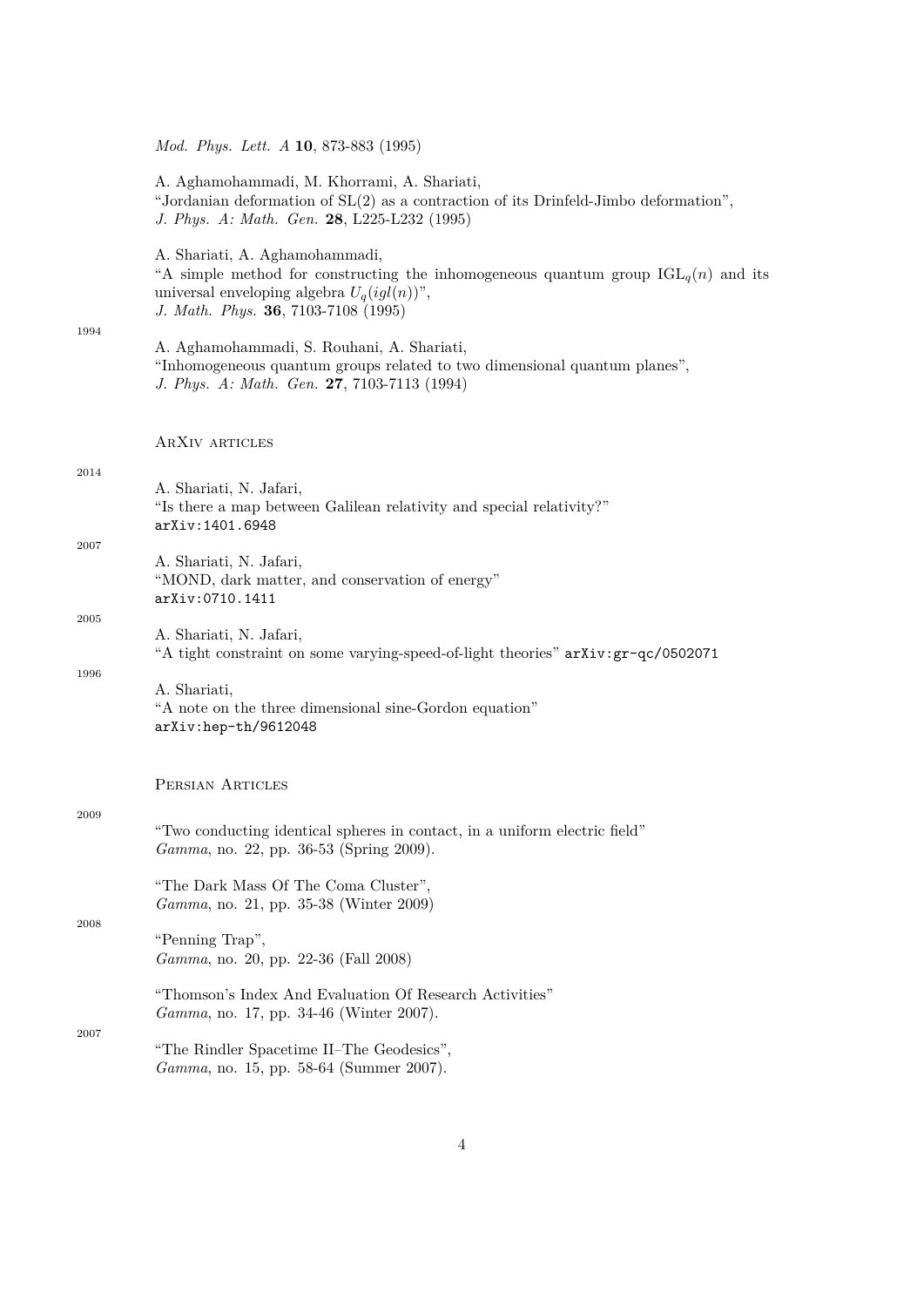"Tides And The Roche Limit", *Gamma*, no. 15, pp. 28-42 (Summer 2007)

A. Shariati, N. Jafari, "Dark Matter, or MOND", *Gamma*, no. 14, pp. 71-80 (Spring 2007).

"The Foucault Pendulum", *Gamma*, no. 13, pp. 18-47 (Winter 2006).

"Second, Day, Month, Year", *Gamma*, no. 10, pp. 59-79 (Spring 2006).

"Davis' Experiment", *Gamma*, no. 11, pp. 22-32 (Summer 2006).

2005

2004

2006

"Surface Temperature of the Planets", *Gamma*, no. 7, pp. 44-51 (Summer 2005).

"Some Forces Due To Solar Radiation", *Gamma*, no. 5, pp. 43-49 (Winter 2005).

"Deducing Faraday's Law From Electrostatics, Magnetostatics, And Galilean Invariance", *Gamma*, no. 4, pp. 62-64 (Fall 2004).

"Viewpoint [Comments about Dr Mansouri's Talk at the oppening of the Anual Physics Conference 2004]", *Gamma*, no. 4, pp. 1-3 (Fall 2004).

M. Khorrami, F. Roshani, A. Shariati, A.-H. Fatollahi, "Sundial", *Gamma*, no. 3, pp. 58-80 (Summer 2004).

Rindler Spacetime, *Gamma*, no. 3, pp. 48-57 (Summer 2004).

Observer in Special and General Relativity, *Gamma*, no. 2, pp. 63-75 (Spring 2004)

Dark Matter and Dark Energy, *Gamma*, no. 1, pp. 56-60 (Winter 2004)

Neutrino Flavour Oscillations, *Gamma*, no. 1, pp. 46-52 (Winter 2004)

## Translations

Books

2004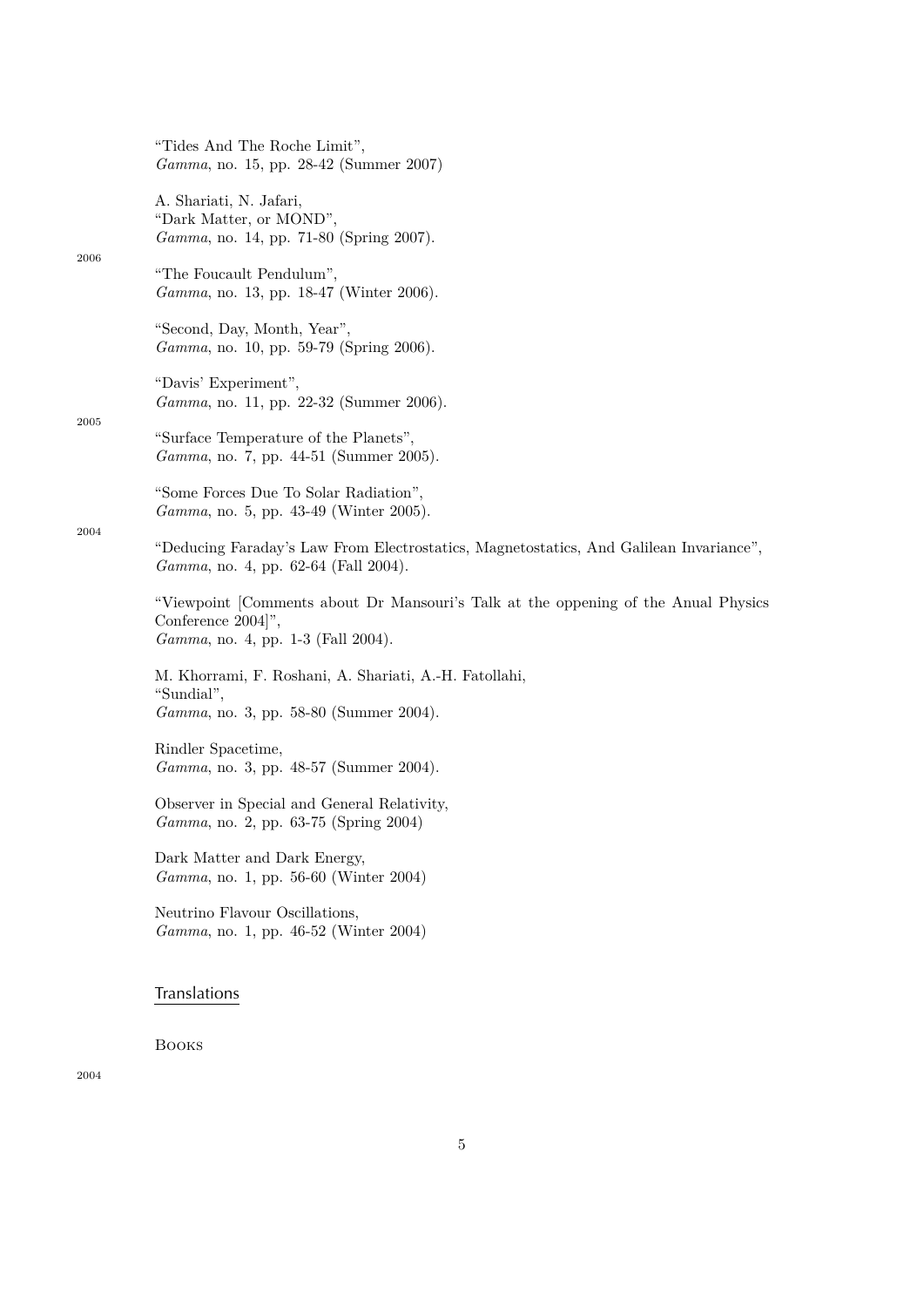"Was Einstein Right?', by C. M. Will (Basic Books, 1986, ISBN 0-465-09086-9). Published by Sazman e chap va entesharat, Tehran, 2004, ISBN 964-422-482-5.

2000

"QED: The strange theory of light and matter" by R. P. Feynman (Princeton University Press, 1985, ISBN 0-691-02417-0). Published by Havay-e-Tazeh Publishing Co., Tehran, 2000, ISBN 964-7222-06-8

**ARTICLES** 

#### 2004

Albert Einstein's 1905 articles (5 articles). Translated from the English translation. Published by the Alzahra University Press, 2004, ISBN 964-6366-59-7.

2004

1999

Werner Heisenbergs 1925 article, entitled "Quantum-Theoretical Re-Interpretation of Kinematic and Mechanical Relations". Translated from the English translation. The translation is published in *Gamma*, no. 2, pp. 25-40 (2004)

Newspaper articles

"Iran 1427", *Iran* (Daily), no. 1314, p. 10 (25 Aug 1999).

### **Teaching**

#### 2004-2021

BSc Courses: Basic Physics, Analytic Mechanics, Special Relativity, Quantum Mechancis, Particle Physics, Astrophysics, Atmospheric Physics, Waves, Statistical Mechanics, Astrophysics, Atmospheric Physics, Particle Physics, Ordinary Differential Equations, Cosmology.

MSc Courses: Classical Mechanics, Advanced Quantum Mechanics, Classical Electrodynamics, Gravitation,

#### 2006-2021

1995-2021

1991-2012

Mechanics, Electricity and Magnetism, and Special Relativity, to the group of high-school students chosen as the Iranian physics olympiad team.

## Graduata Students

2005

N. Jafari, PhD, thesis title: "Varying Speed of Light Theories". Institute for Advanced Studies in Basic Sciences.

2012

A. Mlaknejad, PhD, thesis title: "Gauge Inflation". Alzahra University. *Remark.* Dr. M.-M. Sheikhjabbari, of IPM was the principal supervisor in this thesis.

PhD Courses: General Relativity, Cosmology, Geometry and Topology.